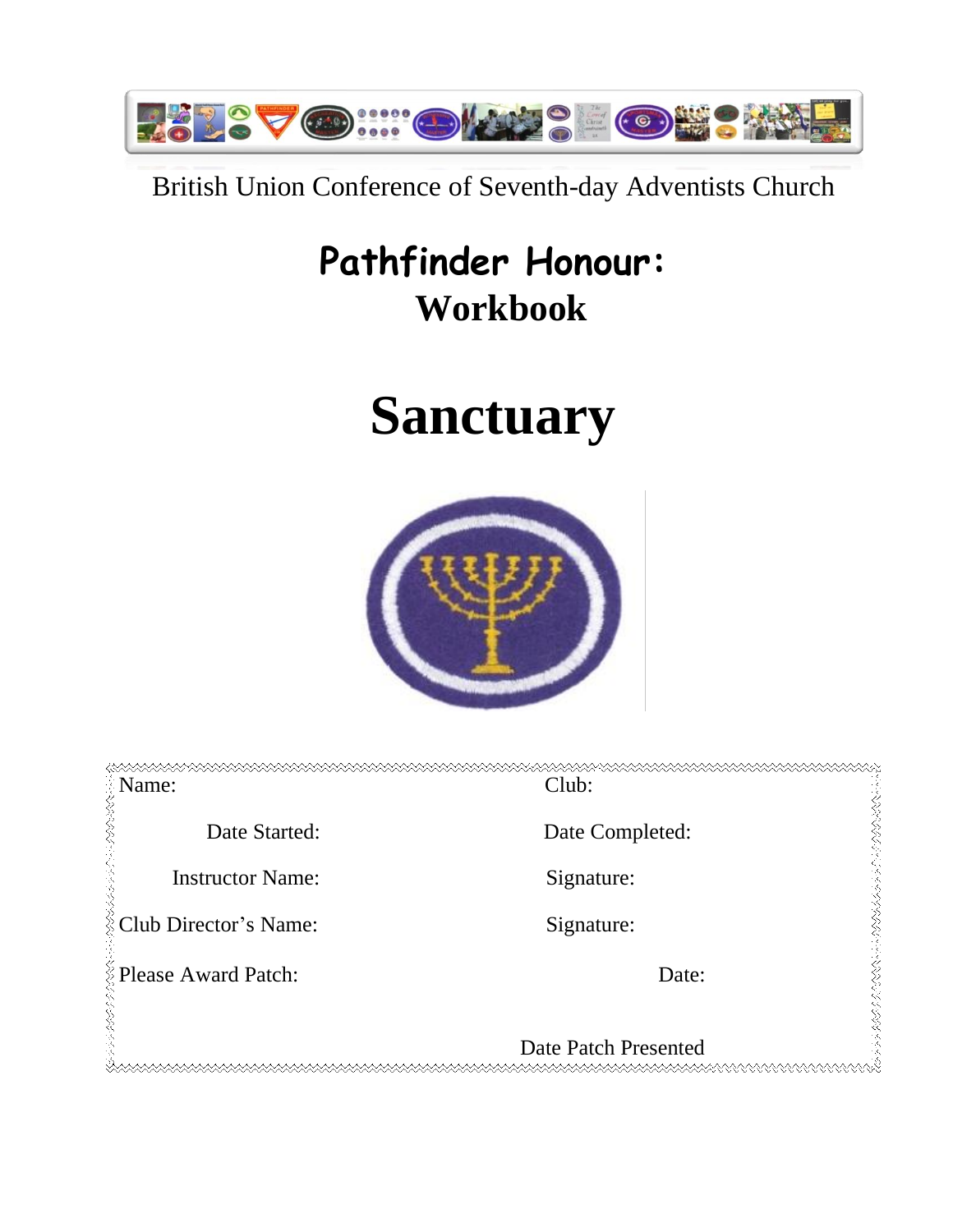**INSTRUCTIONS**: Please write brief notes and add sketches or pictures to make this Workbook something to be proud of.

## **Requirement 1: Describe and discuss the events leading up to the construction of the original sanctuary i.e. the Tabernacle in the Wilderness:**

| a.            | Group of people<br>involved & what they<br>were doing at the<br>time: |  |
|---------------|-----------------------------------------------------------------------|--|
| b.            | Why it was<br>constructed:                                            |  |
| $C_{\bullet}$ | Who specified the<br>design and the<br>materials to be used?          |  |
| d.            | Where the materials<br>came from:                                     |  |
| e.            | Who constructed it?                                                   |  |

## **Requirement 2: Name the three parts of the Tabernacle in the Wilderness.**

**a. Tell what was in each part.**

**b. Briefly describe each piece of furniture and tell what each represents.**

| <b>Furniture</b> | <b>Brief Description</b> | <b>What it Represents</b> |
|------------------|--------------------------|---------------------------|
|                  |                          |                           |
|                  |                          |                           |
|                  |                          |                           |
|                  |                          |                           |
|                  |                          |                           |
|                  |                          |                           |
|                  |                          |                           |
|                  |                          |                           |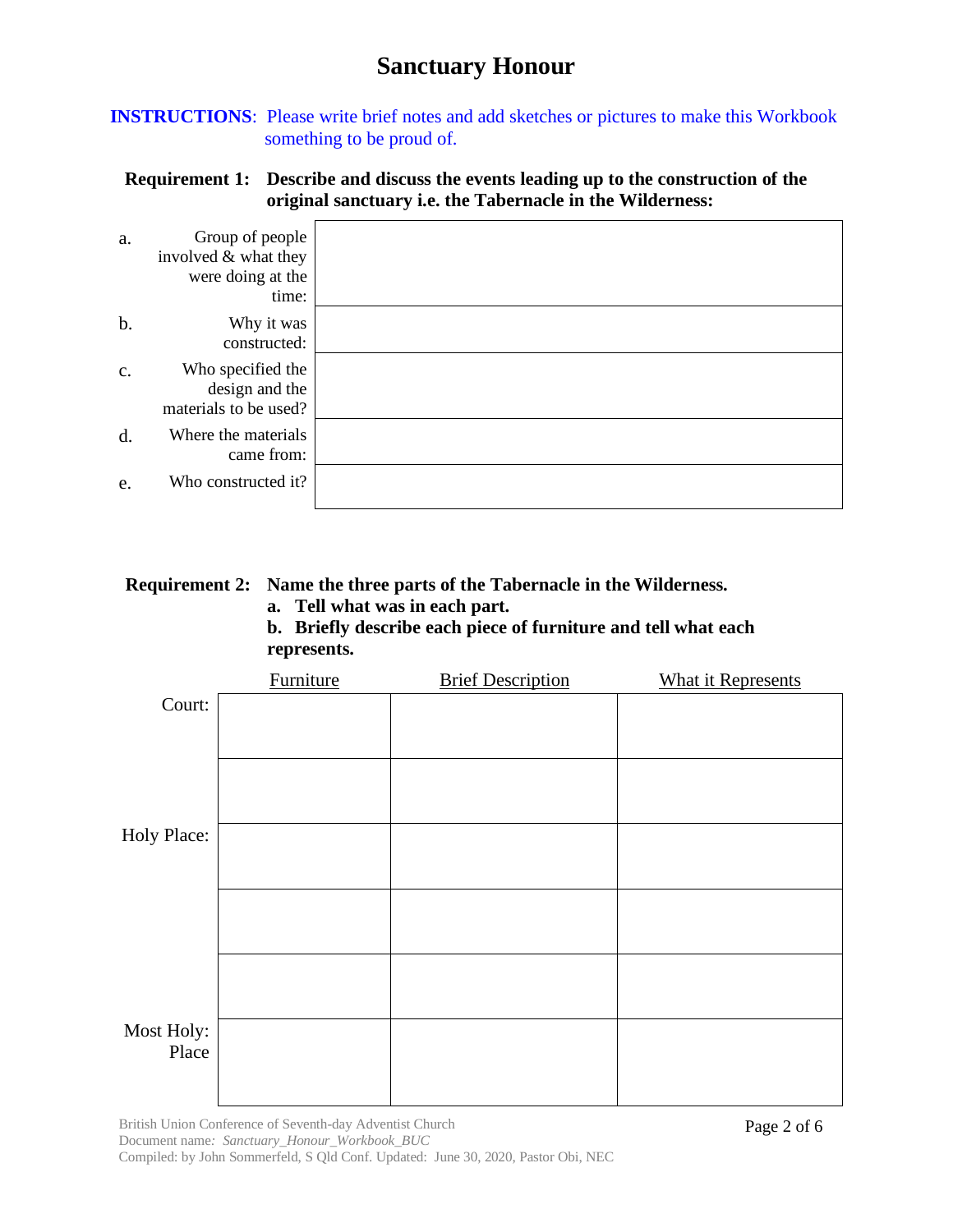## **Requirement 3: Draw or construct a scale model of the sanctuary, the courtyard and the position of all the furnishings. The scale model may be a group effort. Remember to add N, S, E and W.**

There's room over this page to draw or describe a model you have made. Below. Please insert the name of the item beside the letter. (See chart below)



British Union Conference of Seventh-day Adventist Church Document name*: Sanctuary\_Honour\_Workbook\_BUC* Compiled: by John Sommerfeld, S Qld Conf. Updated: June 30, 2020, Pastor Obi, NEC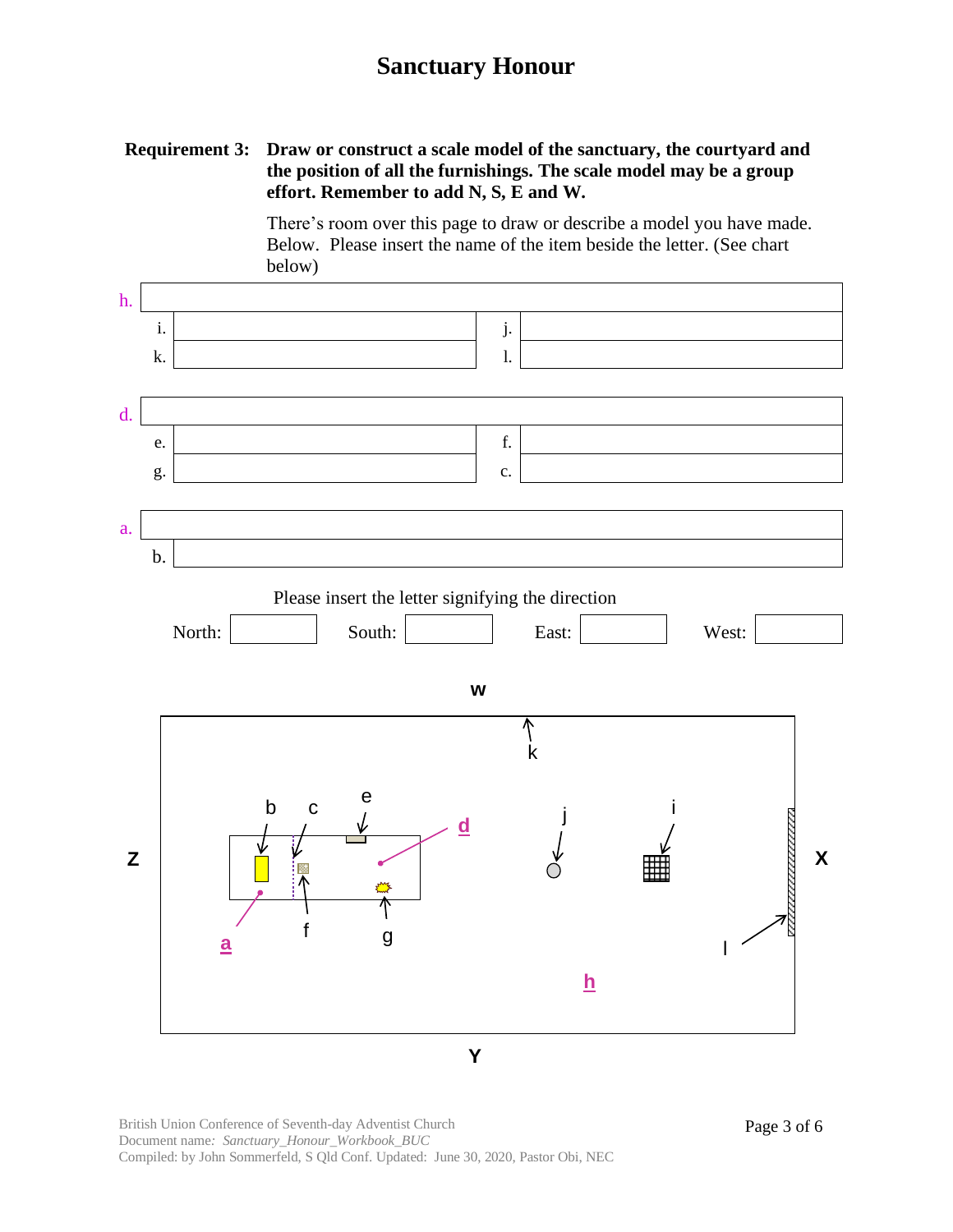#### **Requirement 3: Draw or construct a scale model of the sanctuary, the courtyard and**  (Continued) **the position of all the furnishings. The scale model may be a group effort. Remember to add N, S, E and W.**

Draw a scale model or describe / insert-picture-or-sketch of a model you have made.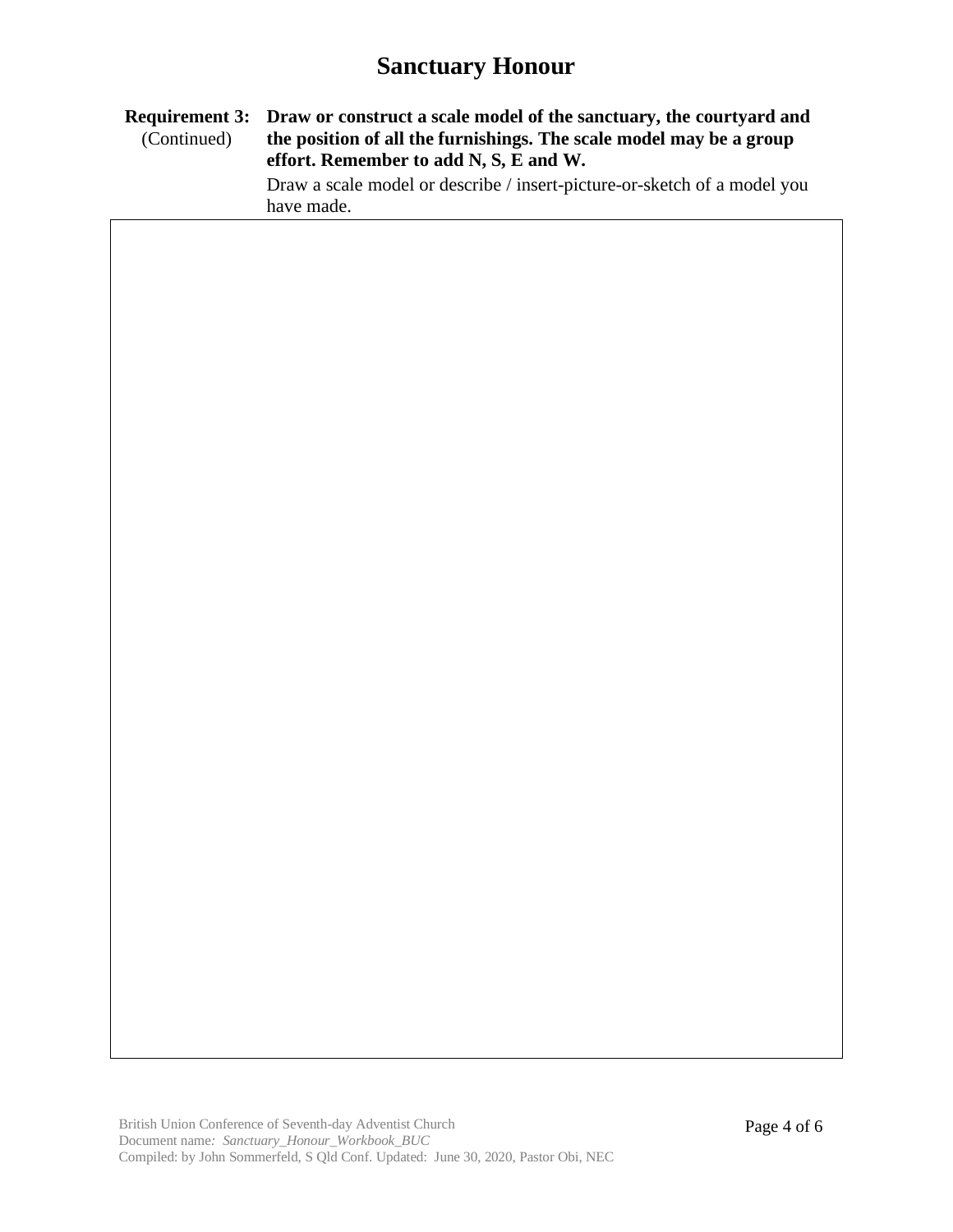## **Requirement 4: Starting in order from inside to outside, list each of the four coverings over the sanctuary and tell what each covering represented**

| <b>Cover Description</b> | What it Represented |
|--------------------------|---------------------|
|                          |                     |
|                          |                     |
|                          |                     |
|                          |                     |

## **Requirement 5: The following colours were used in the sanctuary and in the priests clothing. Tell what each colour represented.**

|    | Colour  | What it Represented |    | Colour  | What it Represented |
|----|---------|---------------------|----|---------|---------------------|
| a. | Red:    |                     | e. | Black:  |                     |
| b. | Blue:   |                     | £  | Gold:   |                     |
| c. | Purple: |                     | g. | Silver: |                     |
| d. | White:  |                     | h. | Brass:  |                     |

#### **Requirement 6: Discuss and memorize 1 John 1:9, Daniel 8:14, and Exodus 25:8.**

| 1 John 1:9  |  |
|-------------|--|
| Daniel 8:14 |  |
| Exodus 25:8 |  |

#### **Requirement 7: The priests were from which of the 12 tribes? Why?**

#### **Requirement 8: Describe the attire of the:**

British Union Conference of Seventh-day Adventist Church Document name*: Sanctuary\_Honour\_Workbook\_BUC* Compiled: by John Sommerfeld, S Qld Conf. Updated: June 30, 2020, Pastor Obi, NEC